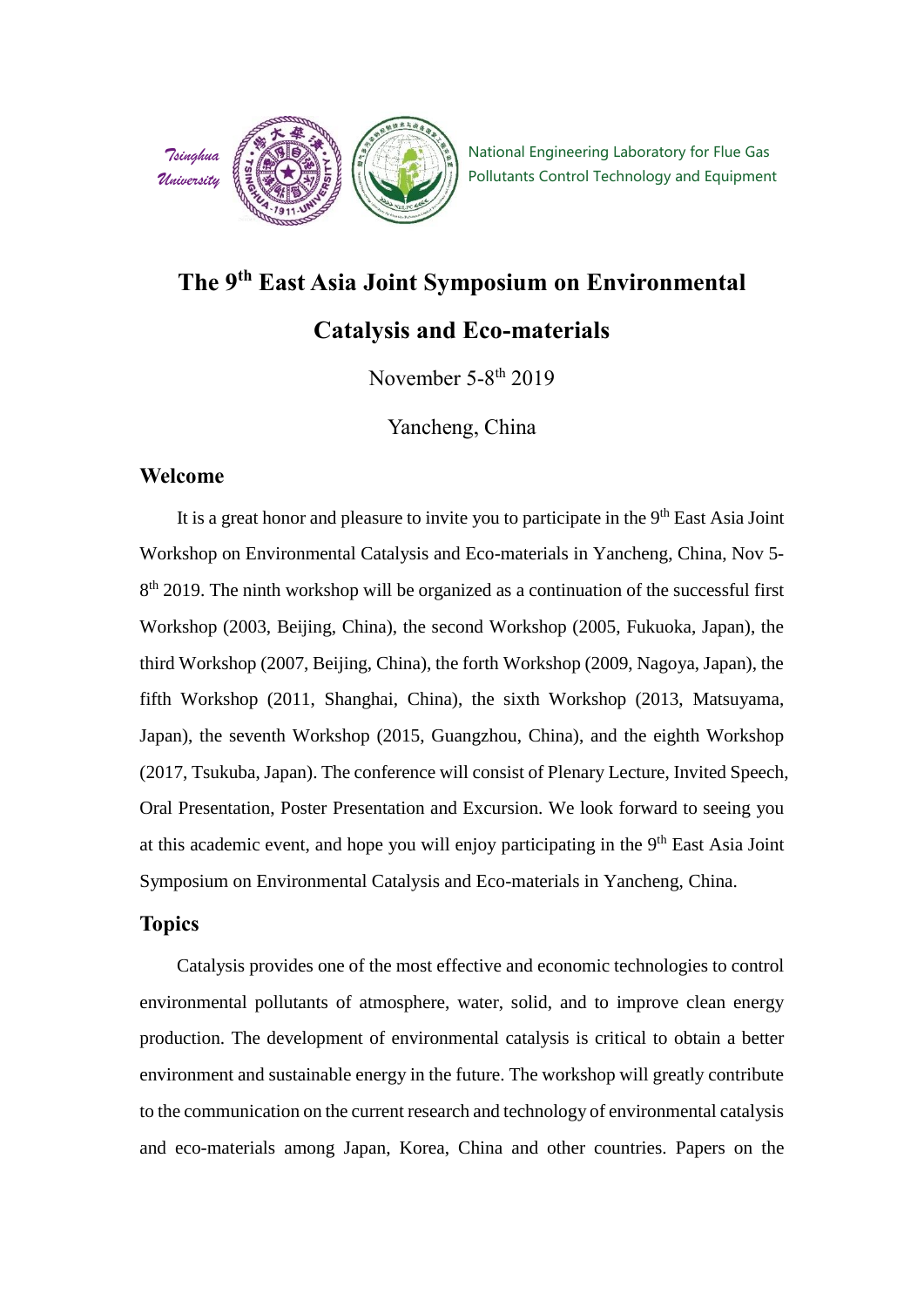following topics regarding environmental catalysis and eco-materials are highly welcome:

- $\Diamond$  New concepts or new technologies for environmental catalysis
- $\Diamond$  Synthesis and characterization of environmental catalysts
- $\Diamond$  Catalysis in flue gas pollutants control for stationary source
- $\Diamond$  Catalysis in emission control for stationary source
- $\Diamond$  Catalysis in indoor air cleaning
- $\Diamond$  Catalysis in water & solid treatment
- $\Diamond$  Catalysis in efficient energy conversion
- $\Diamond$  Catalysis in renewable energy and eco-materials

### **Academic Committee:**

Prof. Taicheng An, Guangdong University of Technology Prof. Hisahiro Einaga, Kyushu University Prof. Masaaki Haneda, Nagoya Institute of Technology Prof. Jiming Hao, Tsinghua University Prof. Hong He, Chinese Academy of Sciences Dr. Iljeong Heo, Korea Research Institute of Chemical Technology Prof. Suk Bong Hong, Pohang University of Science and Technology Prof. Kwan Young Lee, Korea University Prof. Do Heui Kim, Seoul National University Prof. Atsushi Satsuma, Nagoya University Prof. Wenfeng Shangguan, Shanghai Jiao Tong University Prof. Hiromi Yamashita, Osaka University Prof. Daiqi Ye, South China University of Technology Prof. Hisao Yoshida, Kyoto University Prof. Fengshou Xiao, Zhejiang University Prof. Zhen Zhao, China University of Petroleum (Beijing) Prof. Runduo Zhang, Beijing University Of Chemical Technology

#### **Chairman**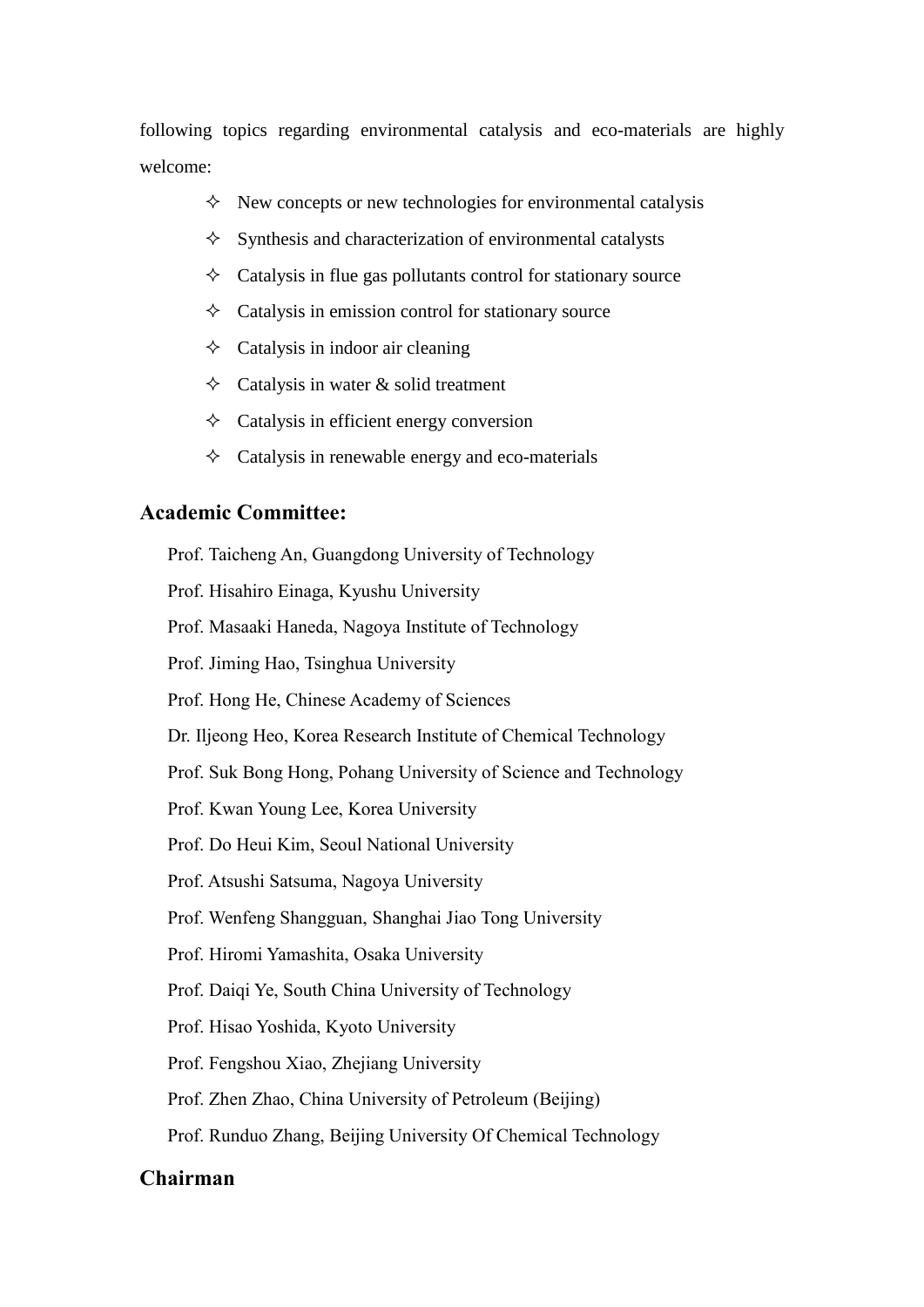Professor Junhua Li, Tsinghua University, China

#### **Coordinators**

Japan side: Prof. Masaaki HANEDA (Nagoya Institute of Technology) E-mail: haneda.masaaki@nitech.ac.jp Korea side: Prof. Suk Bong Hong, Pohang University of Science and Technology Email: sbhong@postech.ac.kr China side: Prof. Hong HE (RCEES, Chinese Academy of Science) E-mail: honghe@rcees.ac.cn

#### **Plenary Speakers**

Prof. Hong He, Chinese Academy of Sciences

Prof. Atsushi Satsuma, Nagoya University

"Precious Metal Free Automotive Three Way Catalyst - Inhibition of NO

reduction by self-poisoning and solution with tandem configuration"

Prof. Suk Bong Hong, Pohang University of Science and Technology

#### **Contribution to the Symposium**

For deep and effective discussion, this symposium will limit to 20-25 oral presentations. Participants who would like to present an oral or a poster contribution must submit two-page abstract before August 15<sup>th</sup>, 2019 online. The abstract template is available soon <http://www.thunel.com/eng/index.asp>. Contributions which are not selected as the oral presentation will be automatically accepted as the poster presentation.

Publication of some original contributions will be included in a special issue of Catalysis Today, the details will be announced online later.

#### **Key Dates**

| April 15th, 2019         | <b>Call for Abstracts</b>                               |  |
|--------------------------|---------------------------------------------------------|--|
| <b>August 15th, 2019</b> | Deadline for Submission of Abstracts                    |  |
| Sept. 30th, 2019         | Notification of Abstracts Acceptance                    |  |
| November $6th$ , 2019    | <b>Opening Ceremony</b>                                 |  |
| Dec. $31th$ , 2019       | Deadline for Submission of full length paper to special |  |
|                          | issue of Catalysis Today                                |  |